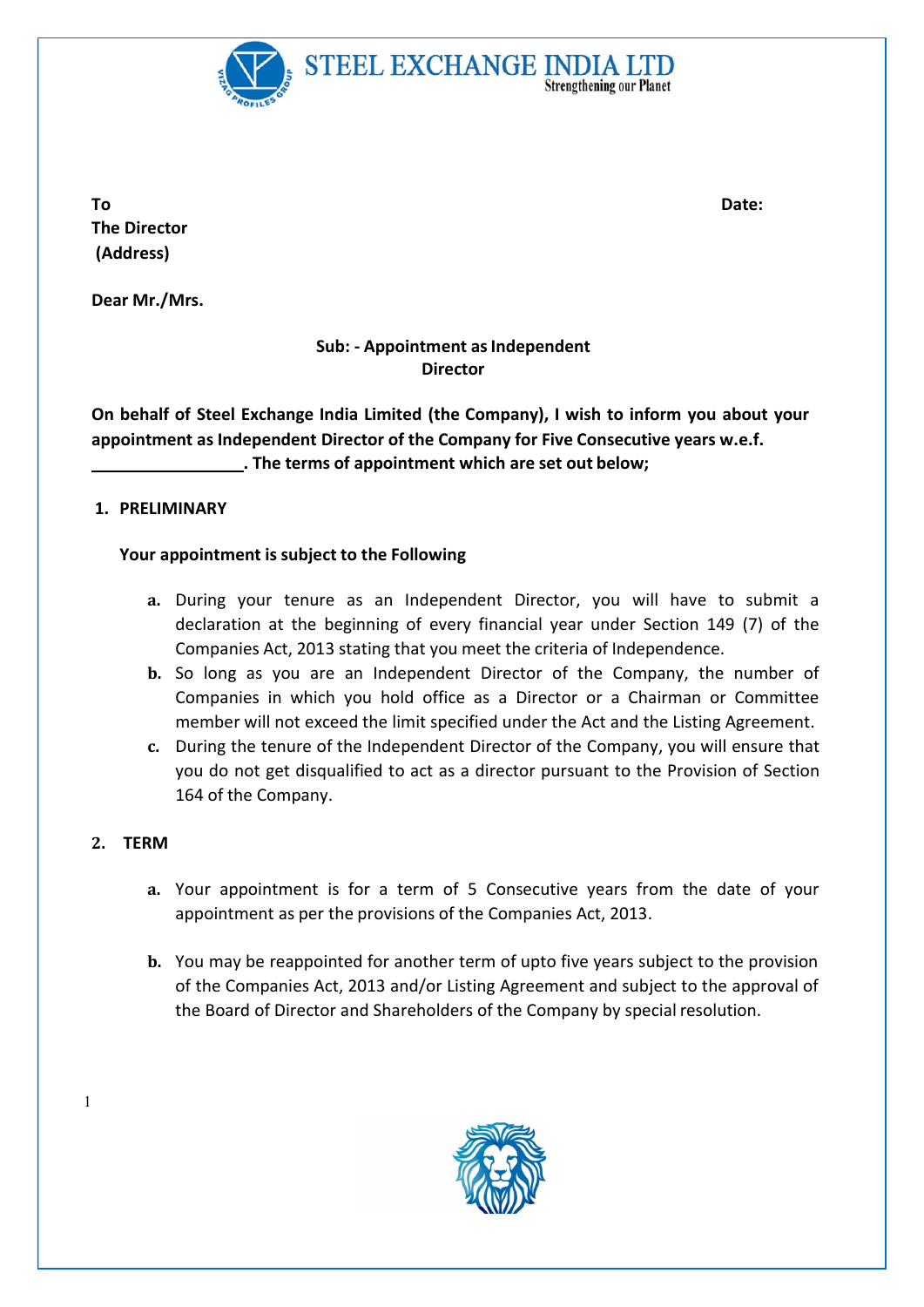

### 3. CODE OF CONDUCT AND DUTIES AND RESPONSIBILITIES

#### Code of Conduct

During the appointment you are required to comply with the Code of Conduct for Independent Director as provided in Schedule IV to the Companies Act, 2013 which interalia includes;

- a. Guidelines of Professional Conduct
- b. Role and Functions
- c. Duties
- d. Manner of appointment
- e. Re-appointment
- f. Resignation or Removal
- g. Separate Meeting
- h. Evaluation Mechanism

You are also required to abide by Company's Code of Conduct for prevention of Insider Trading.

### 4. DUTIES

# Your roles duties would be those required of a non-executive independent director under the Companies Act, 2013, which inter-alia include

- To act in accordance with the Company's Articles of Association.
- To act in good faith in order to promote the objects of the Company, for the benefit of its members as a whole, and in the best interests of the Company, its employees, the shareholders, the Community and for the protection of environment.
- To discharge your duties with due and reasonable care and diligence, skill and diligence and shall exercise independent judgment.
- Not to achieve or attempt to achieve any undue gain or advantages either to yourselfor to your relatives, partners or associates.
- Not to assign your office as Director and if any, such assignment shall be void.



2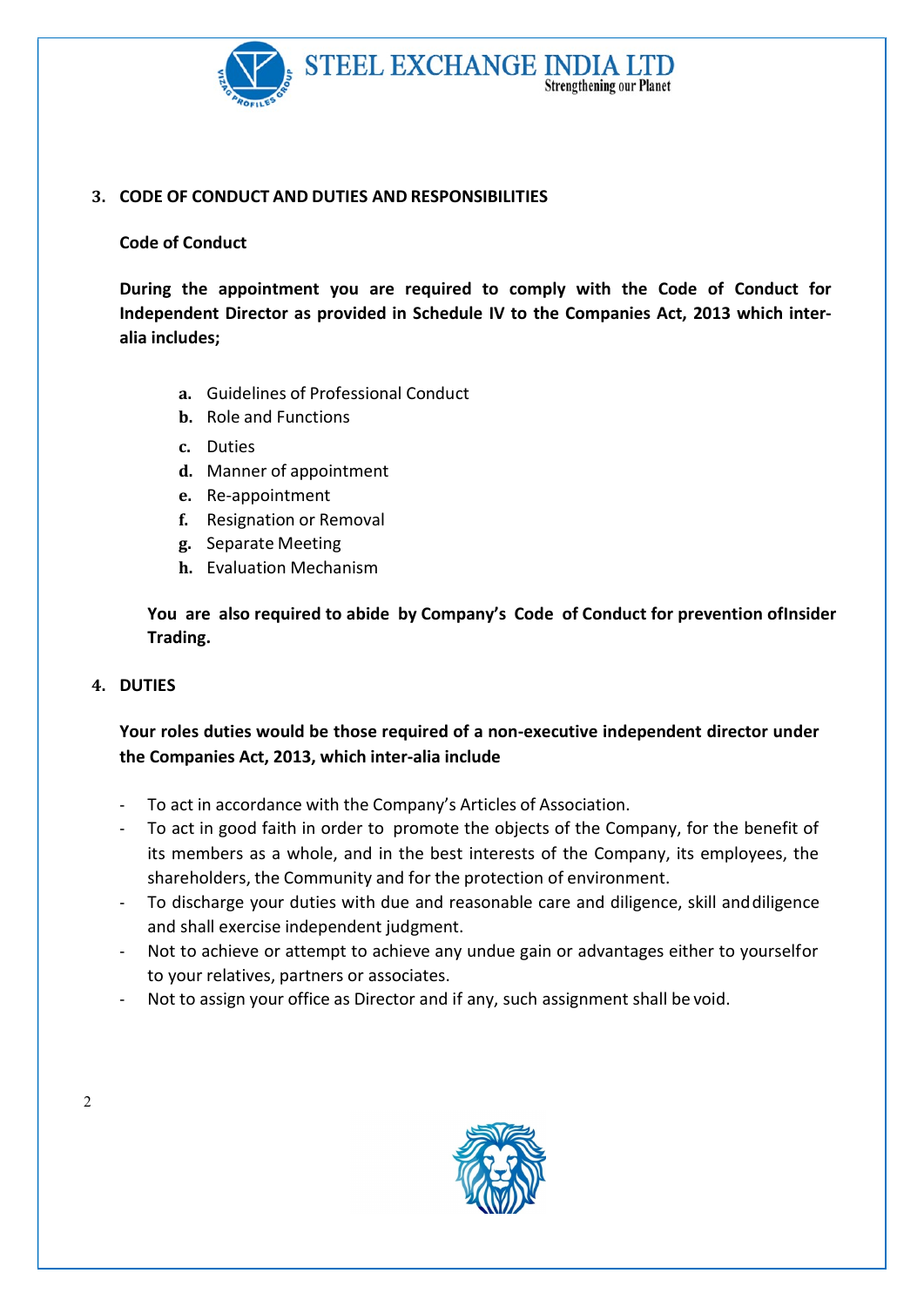

#### 5. RESPONSIBILITY

- 1. You are expected to;
	- a) Take decisions objectively and solely in the interests of the Company;
	- b) Facilitate Company's adherence to high standards of ethics and corporate behavior;
	- c) Guide the Board in monitoring the effectiveness of the Company's governance practices and to recommend changes, required if any
- 2. You will not hold office as director or any other office in a competing firm/entity.
- 3. You are expected to stay updated on how best to discharge your roles, responsibilities, and duties and liabilities, as an independent director of the Company under applicable law.

### 6. TIME COMMITMENT

As a non-executive Director, you are expected to devote such time as may be considered prudent and necessary to perform your duties as an independent director. You are expected to attend the Meeting of Boards/Committees of the Board and of the Shareholder and to devote such time to your duties, as appropriate to discharge your duties effectively.

### 7. PERFORMANCE EVALUATION

Your reappointment or extension of term and your remuneration will be recommended by the Nomination and Remuneration Committee of the Board, pursuant to a performance evaluation carried out the Board.

### 8. STATUS OF APPOINTMENT

You will not be an employee of the Company and this letter shall not constitute a contract of employment. You will be paid such remuneration by way of sitting fees for meeting of the Board and its Committee as may be decided by the Board and approved by the shareholder from time to time.

### 9. DISCLOSURE OF INTEREST



3